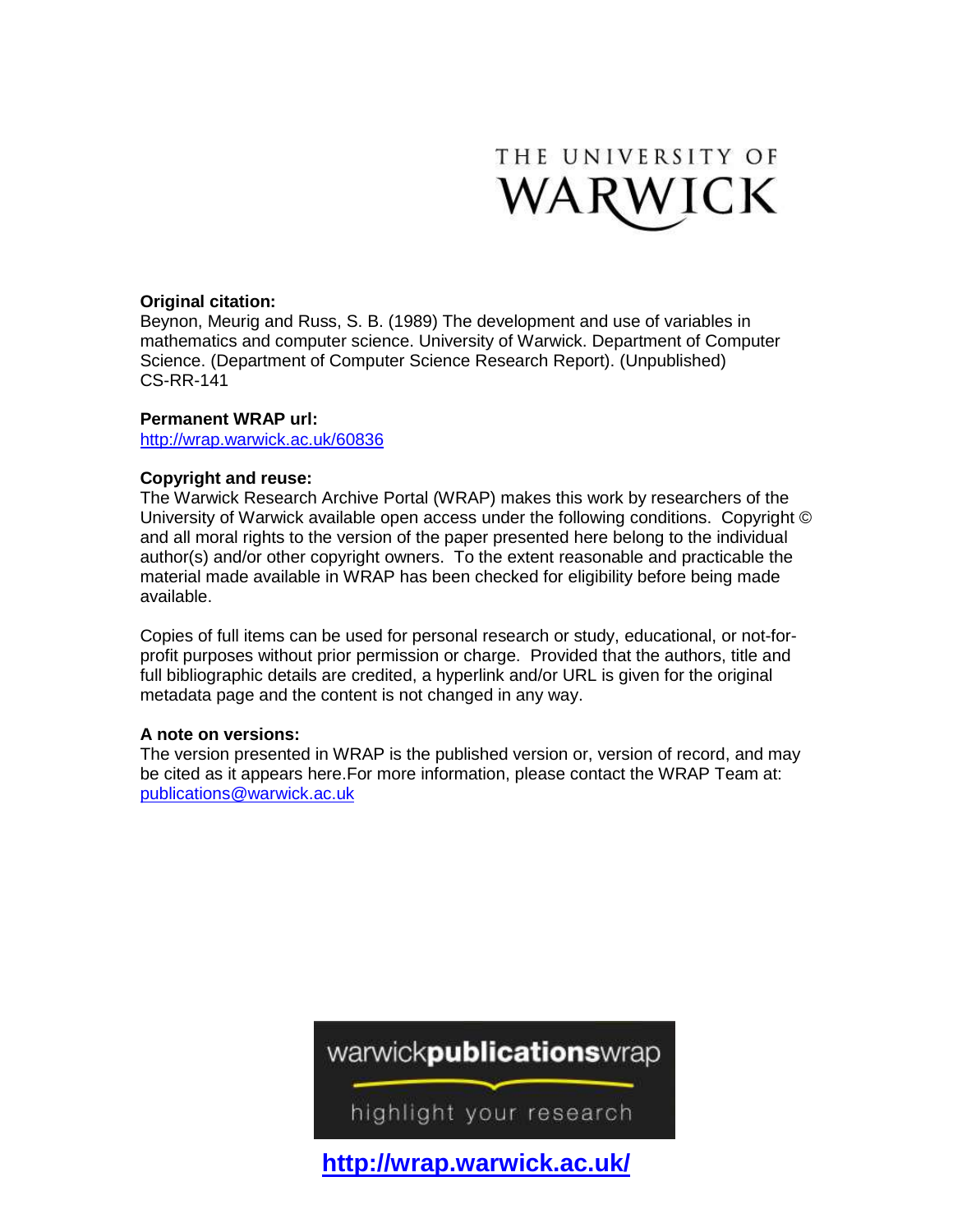Key Frial Workin

# **The Development and Use of Variables in Mathematics and Computer Science**

*Meurig Beynon Steve Russ* 

*Department of Computer Science, University of Warwick* 

### *Abstract*

There are a wide variety of uses of variables in mathematics which we cope with in practice through conventions and tacit assumptions. Experience with computers has made us articulate, criticise and develop these assumptions much more carefully. Historically the term 'variable quantity' was introduced in the context of describing and calculating *changing quantities* which corresponded to phenomena in the observable world (eg the velocity, or fluxion, of a body moving under the inverse square law). The evolution of the concept has divorced it from these 'roots of reference' and required us to establish the formal apparatus of interpretation and valuation. While the changes considered are highly structured this may be satisfactory, but computing power invites us to cope with change in vastly more complex, unstructured situations such as in simulation of 'real world' processes. We relate this challenge to the distinctive differences in the use of variables in mathematics and practical computing, and we develop a general framework in which all uses of variables can be described in a unified way.

### **§1. A general framework for variables**

### *State and the notion of primitive variable*

From about 3000 BC until about 10 years ago people occupied with engineering, navigation, commerce, science or mathematics depended to a great extent on the construction **and** use of large tables of data. These tables formed a vital part of their capacity to organise, explain and predict changes in the world. They ranged from Babylonian tablets recording astronomical data alongside data about the weather, the frequency of earthquakes and prices of wheat, through later tables for such matters as high-tides, mortality and compound interest, up to the 4-figure logarithm tables used by generations of school-children until the late 1970's. Such systematic association of different values with the same family of symbols illustrates the use of a primitive concept of variable that will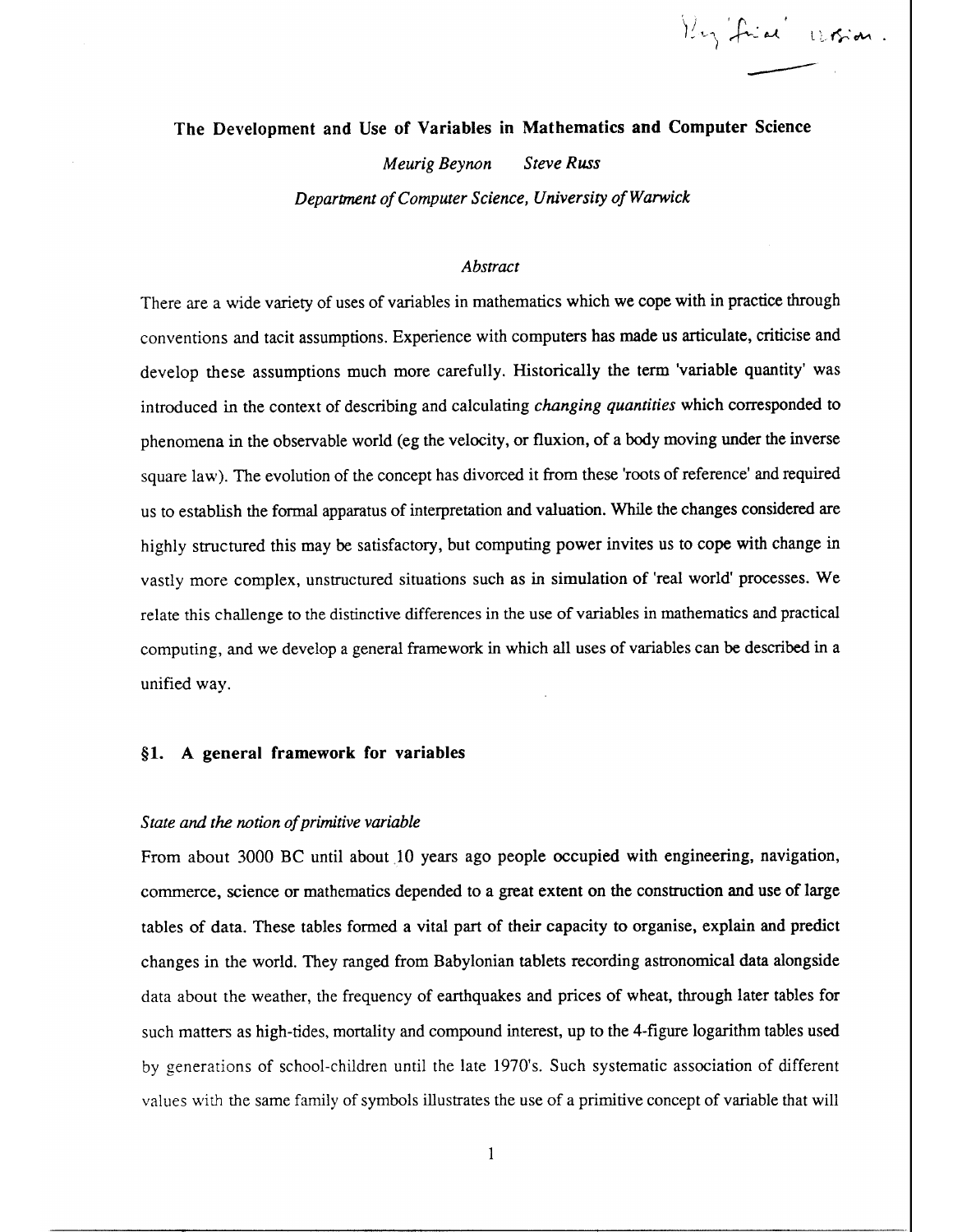be significant in the general framework to be proposed. Such *primitive variables are* typically used for describing *state.* 

There are two fundamental elements involved in the notion of a primitive variable: a symbol and the capacity for that symbol to be associated with a value. A variable (of any description) is not the name of a value, like  $\pi$ , since it is characteristic that different values may be associated with the same variable (for example, choosing different points on a parabola or computing successive values of a counter in a loop). It is often convenient and powerful not to associate any value with a variable but only to manipulate it in ways appropriate to its type. This capacity to be associated with different values or no value is reflected in the picture of a variable (common in computing) in which we associate with a symbol a unique 'location' which may, or may not, 'contain' a value. A primitive variable serves this function of a 'marker' for a pigeon-hole. This expresses the idea of 'capacity to be associated with a value', while also matching the way our minds seem to deal with different values being associated with concepts. For example, if x metres is the height of a projectile, when we make a program declaration, "x : real;" there is a physical memory location associated with 'x'; and when we say "as x increases, at some time it will be greater than ... ", we mean by 'it', not the symbol 'x' but the value associated with the height of the projectile and so with 'x'.

**In the past, our methods for recording complex state information were very laborious, and of** limited **scope. A major contribution of mathematics was to provide means of simplifying the representation of state. By identifying relationships between variables, it became possible to reduce the amount of information to be recorded in order to characterise the state of a system. In this way, modem mathematics has a central interest in systems whose behaviour can be understood in terms of states in**  which the possible values of variables form a class:  $\{v_1, v_2, v_3, \dots \mid P(v_1, v_2, v_3, \dots)\}$ , where P is a system of relationships that might include explicit definitions of one variable in terms of others, or an equational constraint governing several variables.

In mathematics an isolated primitive variable has only a minor role. The applications for which there are no relationships between variables to be recorded, either because we are unable to perceive them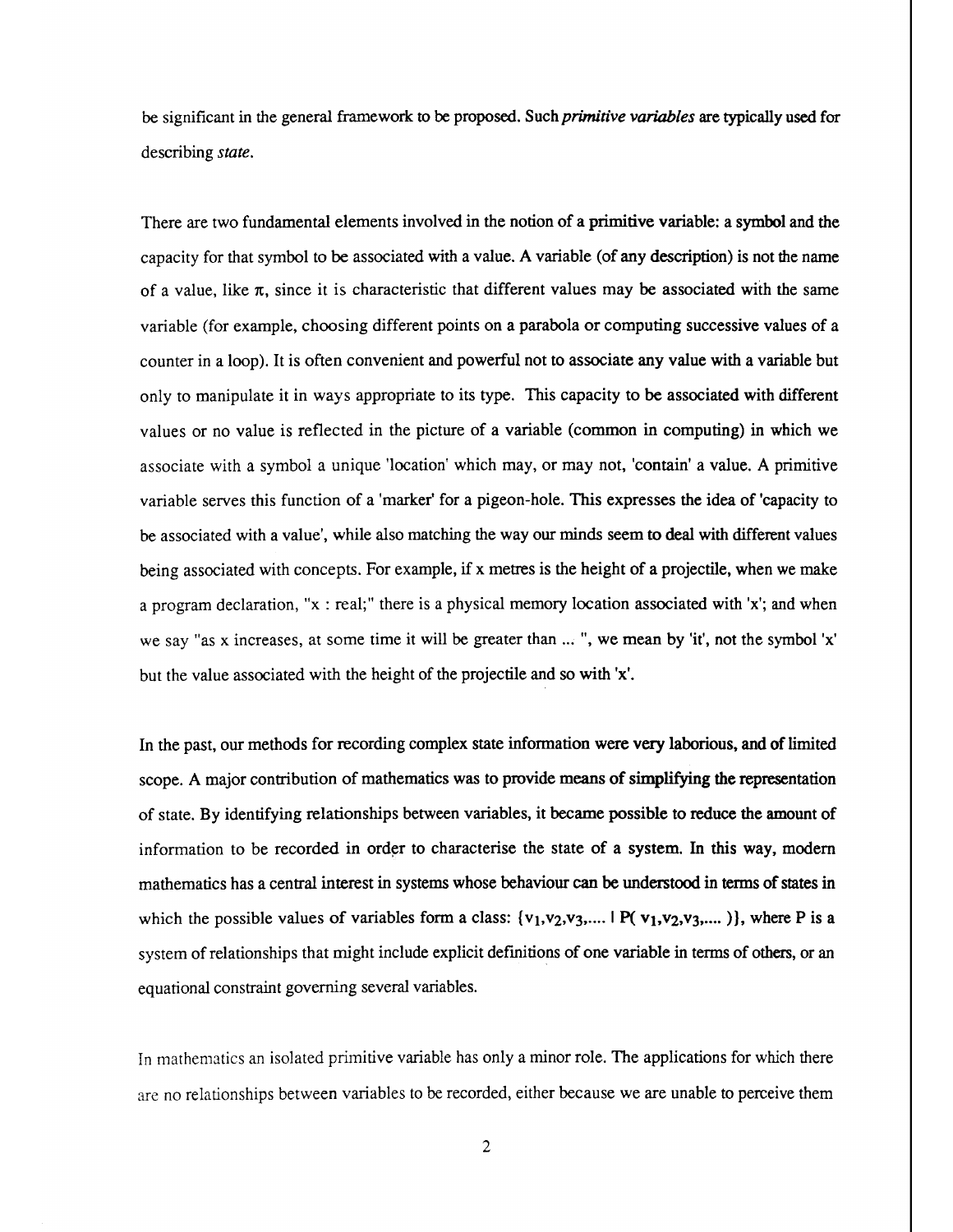or because they don't exist, have **traditionally been divorced from mathematics. The nearest**  equivalent to the mathematical **equation or functional relationship may be the methodologies by which**  we seek to systematise cataloguing, and the theories **by which we organise species. The advent of the**  computer has revolutionised our power **to represent state. By physically constructing arrays** of millions of boolean variables that can be freely assigned, we can in principle conveniently record many more states than by any other means. Through our dependence upon computer records, the whole economy of advanced nations has come to rely upon such power. A potent side-effect of practical computing has been to liberate the potentially anarchic primitive variable upon which procedural programming at every level of abstraction depends, **and to challenge mathematics to discipline its use.** 

### *The uses of variables and the notion of context*

In modern practice a mathematical variable is used in a wide variety of ways. **It is** used as an indeterminate, as an arbitrary constant or as an unknown value to be found. **It is** used to express relationships and functions, as a parameter to a class of problems or objects, as a dummy (bound) variable in the context of operator symbols like summation and integration, and it is used in the context of limit operations. Comparing the notion of a primitive variable with **the apparently** more complex mathematical variable raises the issue of whether we should **be speaking of different kinds of variables as well as different uses of variables.** The question will **become even more pertinent when we include variables as used in spreadsheets and variables over compound data structures in both computing and mathematics.** 

By *a valuation* we shall mean a relation between a set of primitive variables **and a set of values of**  appropriate types. We define a *context as* a set of primitive variables together with a means for providing their valuations. An example of a valuation is the state of a computer system or experimental environment in which the set of values have been (or at least could be) 'observed' simultaneously. In a different kind of context some or all of the values in any valuation may be related to one another (eg the co-ordinates of points on a parabola). Contexts and their valuations can be viewed in many ways and form a convenient unifying framework for discussing different uses of

3